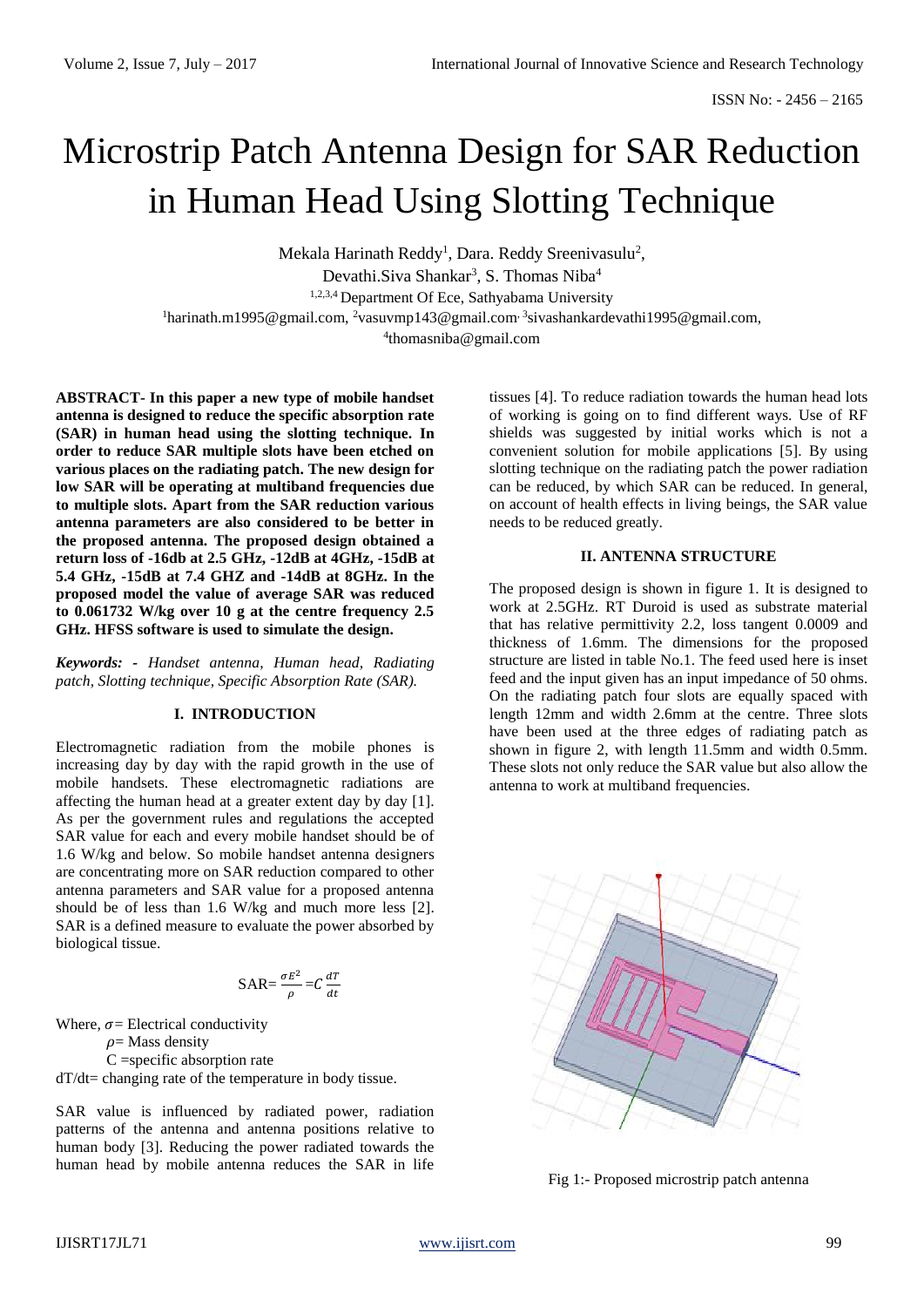## ISSN No: - 2456 – 2165



Fig 2:- Top side view of proposed antenna

| <b>PARAMETER</b> | <b>DIMENSIONS</b> | <b>PARAMETER</b> | <b>DIMENSIONS</b> |
|------------------|-------------------|------------------|-------------------|
| $L_S$            | 33.2mm            | $W_{st}$         | 4.059mm           |
| $W_{S}$          | 37.14mm           | $L_c$            | 4 <sub>mm</sub>   |
| L                | 15.74mm           | $W_c$            | 6.2mm             |
| W                | 11.75mm           | $L_{s1}$         | 12mm              |
| $L_f$            | 11.81mm           | $W_{s1}$         | $2.6$ mm          |
| $W_f$            | 3.059mm           | $L_{s2}$         | 11.5mm            |
| $L_{st}$         | 5mm               | $W_{s2}$         | $0.5$ mm          |

|  |  |  | Table No.1 dimensions of proposed antenna |  |
|--|--|--|-------------------------------------------|--|
|--|--|--|-------------------------------------------|--|

# **III. SIMULATION RESULTS AND DISCUSSION**

# *A. Return Loss*

Return loss is defined as loss of power in the signal reflected by a discontinuity in a transmission line. Discontinuity can be due to mismatch with the terminating load. For the proposed design the S11 plot obtained has multiband frequencies with better return loss. Totally seven frequency bands are obtained in the plot, for the resonating frequency 2.5GHz the return loss obtained is -16dB and for all the remaining bands return loss is below -10dB. The return loss plot is shown in figure 3.



Fig 3:- Return loss plot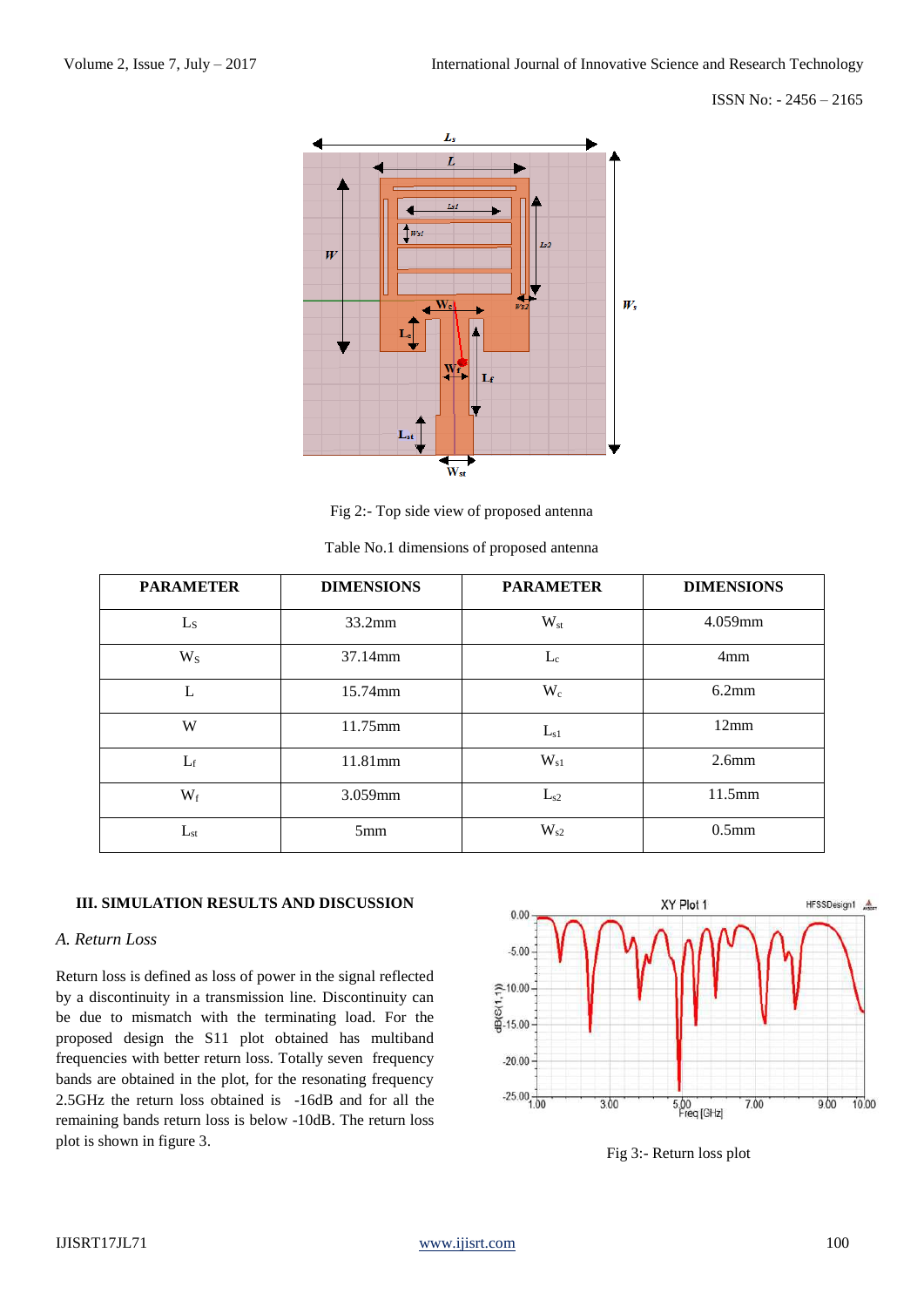## ISSN No: - 2456 – 2165

#### *B. 3 D Radiation Pattern*



Fig 4:- 3-D Radiation Pattern

The 3-Dimensional radiation pattern of the proposed antenna is shown in figure 4 and it represents the directional capabilities of the antenna. From the figure it can be concluded that the antenna has Omni directional radiation pattern and the value obtained is 5.3949 dB.

## *C. SAR (Specific Absorption Rate)*

Since SAR has greater effect on living beings its value should be reduced as much as possible to a greater extent [6]. The SAR value obtained for the proposed design is 0.0611732 W/kg and it is shown in the figure 2. The above SAR result shows that the absorption rate has been decreased to a greater extent. From the above figure circled with red mark it can be observed that the minimum SAR value is 0.0249907 W/kg and maximum value is 0.0611732 W/kg. The difference between these two values is 0.0361825 W/kg. It can be said that proposed antenna will not cause any effect on living beings.



Fig 5:- SAR Plot

| Color map Scale   Marker/Arrow   Plots                                          |  |  |  |  |
|---------------------------------------------------------------------------------|--|--|--|--|
| 15<br>Save as default<br>Num. Division                                          |  |  |  |  |
| 0.0249907<br>Min:C<br><b>C</b> Auto                                             |  |  |  |  |
| 0.0611732<br>C Use Limits Maxz                                                  |  |  |  |  |
| <b>C</b> Specify Values<br>Scale Values                                         |  |  |  |  |
| <b>Units</b>                                                                    |  |  |  |  |
| $F$ linear<br>$C$ Log                                                           |  |  |  |  |
| <b>Auto Scale Options</b><br>digits<br>$\Box$ Limit Max/Min precision to $\Box$ |  |  |  |  |
| Close<br>Apply<br>$\nabla$ Real time mode                                       |  |  |  |  |

#### **IV. CONCLUSION**

Low SAR antenna was effectively designed by using slotting technique. In the proposed model the value of the averaged SAR over 10 g was reduced to 0.0611732 W/kg at the centre frequency 2.5 GHz. Along with SAR reduction minimum return loss was also obtained at different frequencies. In addition, this antenna is suitable for WLAN, WI-MAX, Satellite applications. The designed antenna operates at 2.5 GHz and has an Omni directional radiation pattern. It was also observed that more the number slots on the radiation element lesser the SAR value will be obtained. Finally it can be concluded that since the proposed antenna gave a very minimum SAR value it does not shows any effect on the living beings.

## **REFERENCES**

- [1] Ryo Ikeuchi and Akimasa Hirata, SeniorMember, IEEE" Dipole Antenna Above EBG Substrate for Local SAR Reduction" IEEE ANTENNAS AND WIRELESS PROPAGATION LETTERS, VOL. 10, 2011.
- [2] R. Y. S. Tay, Q. Balzano, and N. Kuster,―Dipole configurations with strongly improved radiation efficiency for handheld transceivers," IEEE Trans Antennas Propag., vol. 46, no. 6, pp. 798–806, Jun. 1998.
- [3] M.T.Islam, N. Misran and M.R.I. Faruque "Reduction of Specific Absorption Rate (SAR) In the Human Head with Ferrite Material and Metamaterial" at Progress In Electromagnetics Research C, Vol. 9, 47{58, 2009}.
- [4] P. A. Nawale "Design and Improvement of Microstrip Patch Antenna Parameters Using Defected Ground Structure" at Int. Journal of Engineering Research And Applications. ISSN: 2248-9622, Vol.4, Issue 6 June 2014.
- [5] Navid Amani, and Amir Jafargholi, "Internal Uniplanar Antenna for LTE/WWAN/GPS/ GLONASS Applications in Tablet/Laptop Computers," IEEE Antennas and Wireless Propagation Letters, vol. 14, pp. 1654 - 1657, 2015.